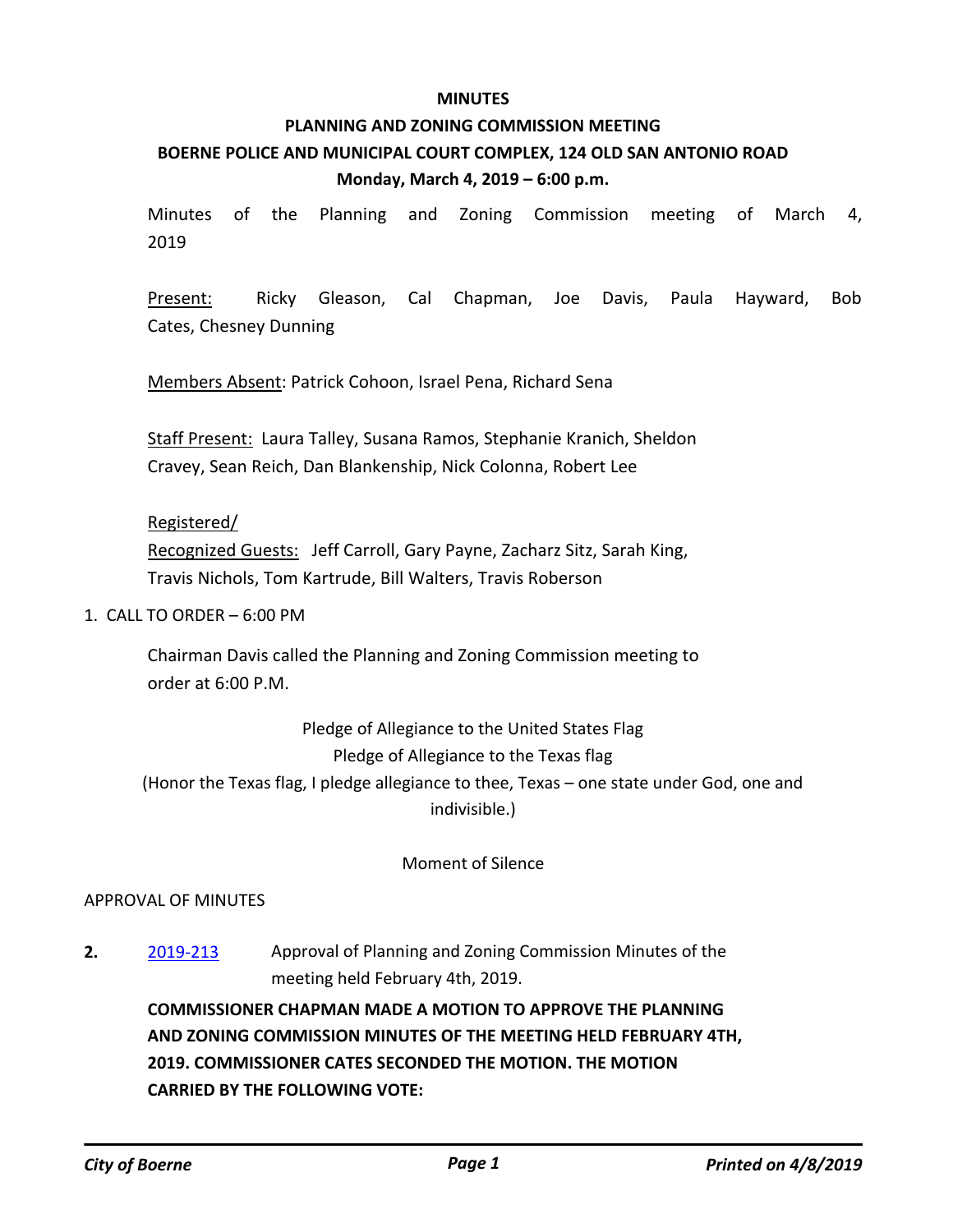- Yeah: 5 Commissioner Hayward, Vice Chair Chapman, Commissioner Gleason, Commissioner Dunning, and Commissioner Cates
- **Absent:** 2 Commissioner Cohoon, and Commissioner Sena
- 3. CONFLICTS OF INTEREST

There were none.

4. PUBLIC COMMENTS:

There were none.

### PUBLIC HEARING

**5.** [2019-214](http://boerne.legistar.com/gateway.aspx?m=l&id=/matter.aspx?key=4040) Consider the proposed replat of Oak Park Addition (1st), Block 4, Part of Lot 1, .6483 acres located at 441 Oak Park Drive (creating one additional lot) (KAD No. 24894).

Chairman Davis opened the Public Hearing at 6:05 PM

Ms. Laura Talley clarified information regarding the proposed replat and stated the replat would only be to create one additional lot. The Public Hearing is simply for notification purposes. No action is necessary.

Mr. Travis Roberson, 313 Frey Street and the developer for this property, described the current property as an old gas station and the plan to renovate the existing structure and add a bedroom which triggered platting.

Chairman Davis closed the Public Hearing at 6:08 PM

**6.** [2019-216](http://boerne.legistar.com/gateway.aspx?m=l&id=/matter.aspx?key=4042) Consider the proposed creative alternative for parking for Boerne Station Business Park Development Plat, a 1.2 acres lot located at Outlot 55 on Ebner Street (KAD No. 20071). Take necessary action.

Mr. Nick Colonna explained the request for the creative alternative for parking in the front of the building. The developer wants to take advantage of the site to maximize the view to the rear of the Old No. 9 trail by providing all of the parking in the front. There will be required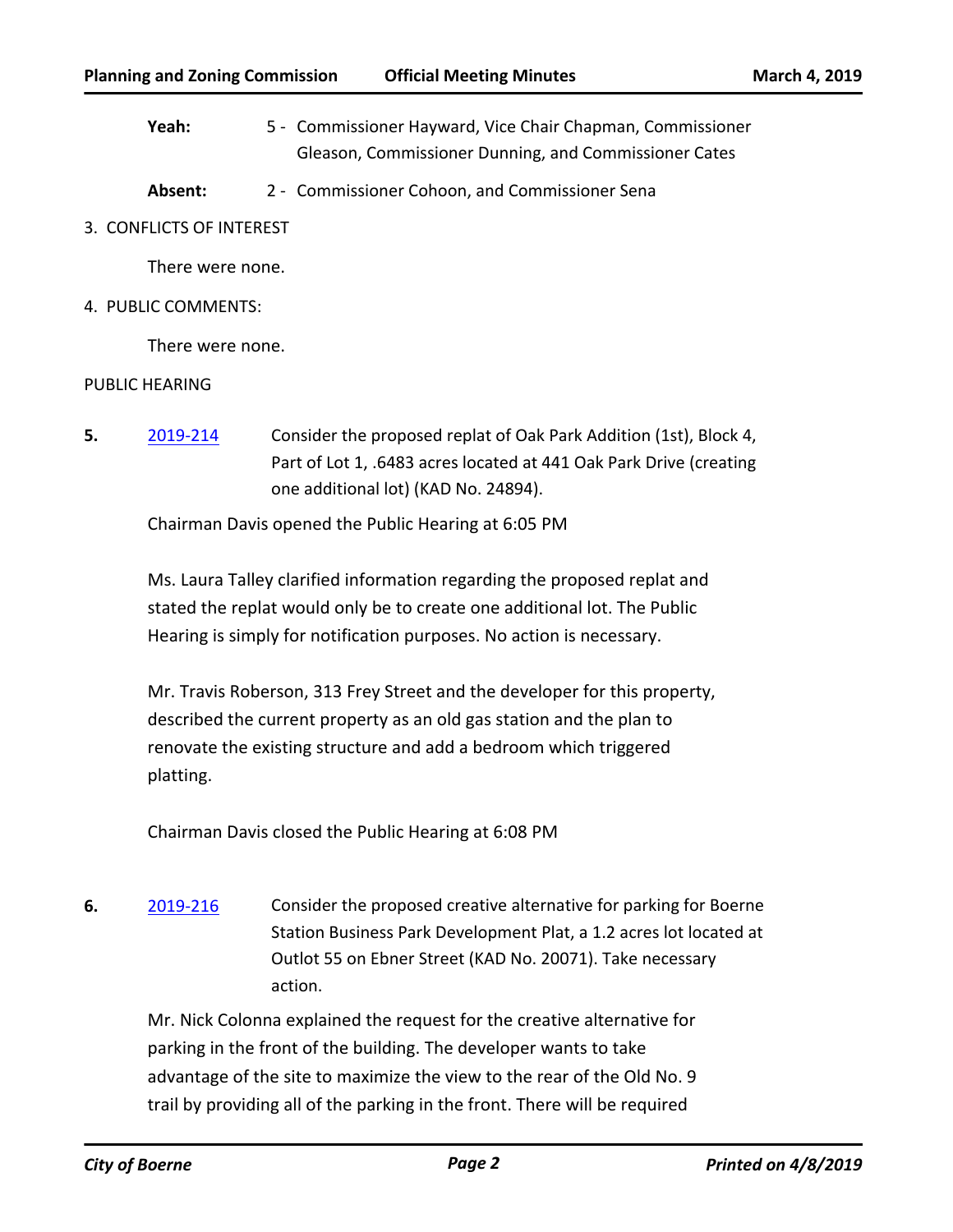landscaping and dedicated public right-of-way. Staff is supportive and recommends approval.

Commissioner Gleason asked about the wall in the site plan. Mr. Colonna stated it would be an architecture feature.

Mr. Roberson explained the wall would be approximately four feet in height and set as a headlight break for cars parking behind it. Mr. Roberson is granting right-of-way to include sidewalk, curb and would like to eventually include a new trail-head near the development. The location is the original depot site and the buildings are modeled after it.

Commissioner Chapman mentioned the possible increased interaction right outside of the property as the development will be built along the trail system. In addition, having the development pushed back from the street allows for a buffer to the homes across and near the property.

Commissioners were supportive of the development and stated the requirement for the four foot tall wall to be built to minimize headlights of cars parking and work as a buffer for neighboring properties.

**COMMISSIONER GLEASON MADE A MOTION TO APPROVE THE CREATIVE ALTERNATIVE FOR PARKING FOR BOERNE STATION BUSINESS PARK DEVELOPMENT PLAT, A 1.2 ACRES LOT LOCATED AT OUTLOT 55 ON EBNER STREET (KAD NO. 20071). COMMISSIONER DUNNING SECONDED THE MOTION. THE MOTION CARRIED BY THE FOLLOWING VOTE:**

- Yeah: 5 Commissioner Hayward, Vice Chair Chapman, Commissioner Gleason, Commissioner Dunning, and Commissioner Cates
- **Absent:** 2 Commissioner Cohoon, and Commissioner Sena
- **7.** [2019-215](http://boerne.legistar.com/gateway.aspx?m=l&id=/matter.aspx?key=4041) Consider the preliminary plat for Buie Subdivision (two commercial lots) (8.658 acres) located at 30775, 30875, 30975 and 30975A IH-10 West (KAD Nos. 63761, 12202, 12288, 12242, 12243). Take necessary action.

Ms. Susana Ramos explained the request for the preliminary plat. The property currently has commercial businesses located in the front and industrial businesses located in the rear. There are two acres of the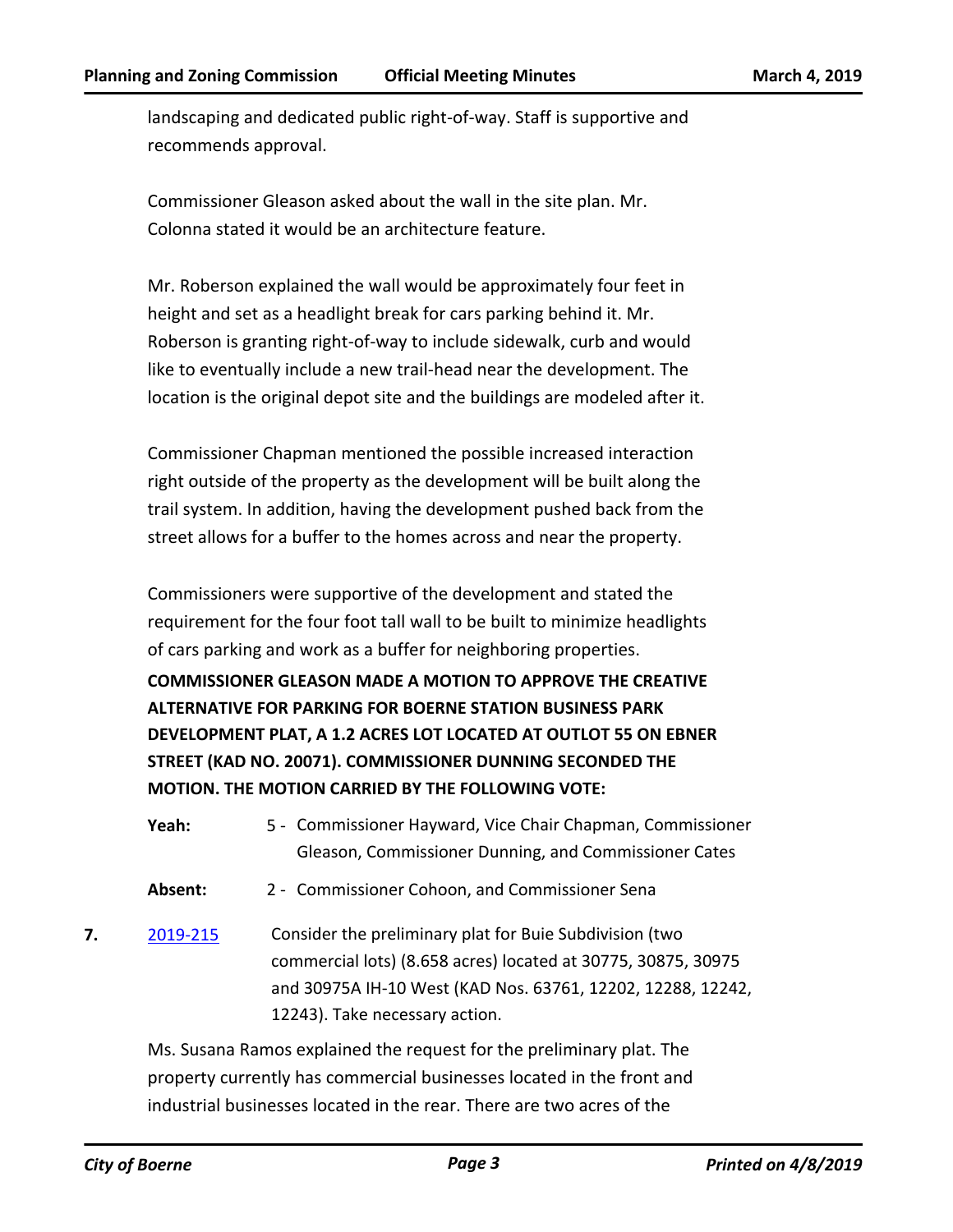property located in the ETJ. The plat meets the requirements of the ordinance. Staff is supportive and recommends approval.

Commissioner Chapman asked regarding any water well systems located on the property. Ms. Ramos stated the property owner will be connecting to city water. The property located in the ETJ would need to be annexed if or when there is a request from the property owner to service those two acres with city utilities.

**COMMISSIONER GLEASON MADE A MOTION TO APPROVE THE PRELIMINARY PLAT FOR BUIE SUBDIVISION (TWO COMMERCIAL LOTS) (8.658 ACRES) LOCATED AT 30775, 30875, 30975 AND 30975A IH-10 WEST (KAD NOS. 63761, 12202, 12288, 12242, 12243). COMMISSIONER CATES SECONDED THE MOTION. THE MOTION CARRIED BY THE FOLLOWING VOTE:**

- Yeah: 5 Commissioner Hayward, Vice Chair Chapman, Commissioner Gleason, Commissioner Dunning, and Commissioner Cates
- **Absent:** 2 Commissioner Cohoon, and Commissioner Sena
- **8.** [2019-219](http://boerne.legistar.com/gateway.aspx?m=l&id=/matter.aspx?key=4045) Consider a variance request to the Subdivision Ordinance Article 3, Planning and Community Design Standards, Section 04, Blocks and Lots, Section 002B for lots fronting public streets (Commons at Menger Creek). Take necessary action.

# **ITEM WITHDRAWN**

**9.** [2019-220](http://boerne.legistar.com/gateway.aspx?m=l&id=/matter.aspx?key=4046) Consider a variance request to the Subdivision Ordinance Article 3, Planning and Community Design Standards, Section 04, Blocks and Lots, Section 003D for lot lines (Commons at Menger Creek). Take necessary action.

# **ITEM WITHDRAWN**

**10.** [2019-221](http://boerne.legistar.com/gateway.aspx?m=l&id=/matter.aspx?key=4047) Consider a variance request to the Subdivision Ordinance Article 3, Planning and Community Design Standards, Section 04, Blocks and Lots, Section 004B, Minimum Separation (Commons at Menger Creek). Take necessary action.

# **ITEM WITHDRAWN**

**11.** [2019-230](http://boerne.legistar.com/gateway.aspx?m=l&id=/matter.aspx?key=4056) Consider a Master Plan for The Commons at Menger Creek, 59.05 acres located 20 Old San Antonio Road (KAD No. 15599). Take necessary action.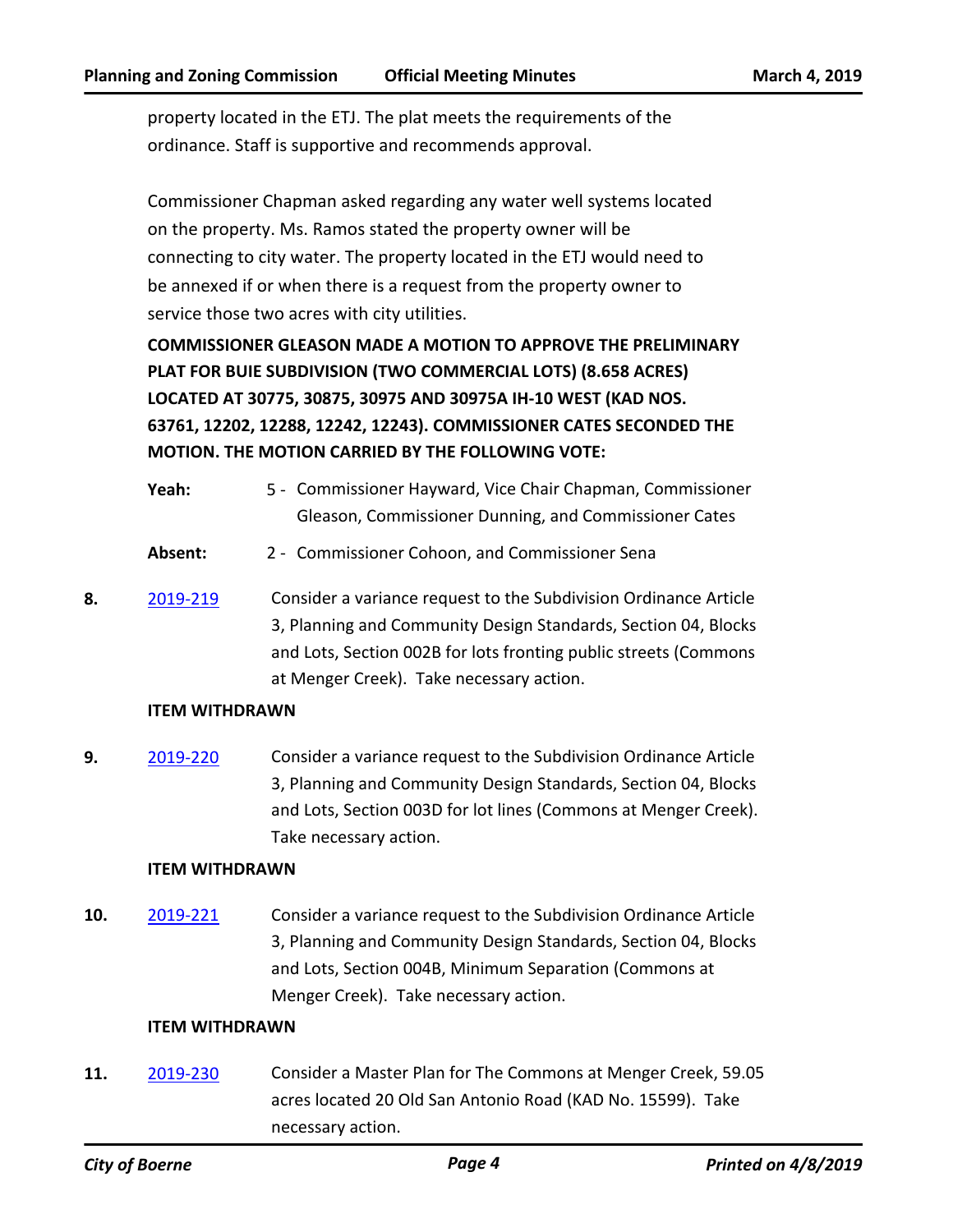#### **ITEM WITHDRAWN**

#### 12. ITEMS FOR DISCUSSION/ACTION

#### a. UDC update

Mr. Nick Colonna updated the P&Z Commission on the Unified Development Code process. The consultant company selected by the City to complete the updates will be Mosaic. The City will have a developer forum this week to explain the overall process and events that will take place to update the UDC. The projected completion of the updates will be done in two phases with the final completion expected in a year and a half.

13. COMMENTS FROM COMMISSION/LEGAL COUNSEL/STAFF - NO DISCUSSION OR ACTION MAY TAKE PLACE.

Commissioner Gleason suggested that commissioners use the request to speak button and not allow for people to come to the podium to speak at any time unless called upon to come up and speak or during Citizen's Comments.

## 14. ADJOURNMENT

Chairman Davis adjourned the Planning and Zoning Commission meeting at 8:04 P.M.

P&Z Chairman

\_\_\_\_\_\_\_\_\_\_\_\_\_\_\_\_\_\_\_\_\_\_\_\_\_\_\_\_\_\_\_

\_\_\_\_\_\_\_\_\_\_\_\_\_\_\_\_\_\_\_\_\_\_\_\_\_\_\_\_\_\_\_

P&Z Secretary

Rollcall

Rollcall